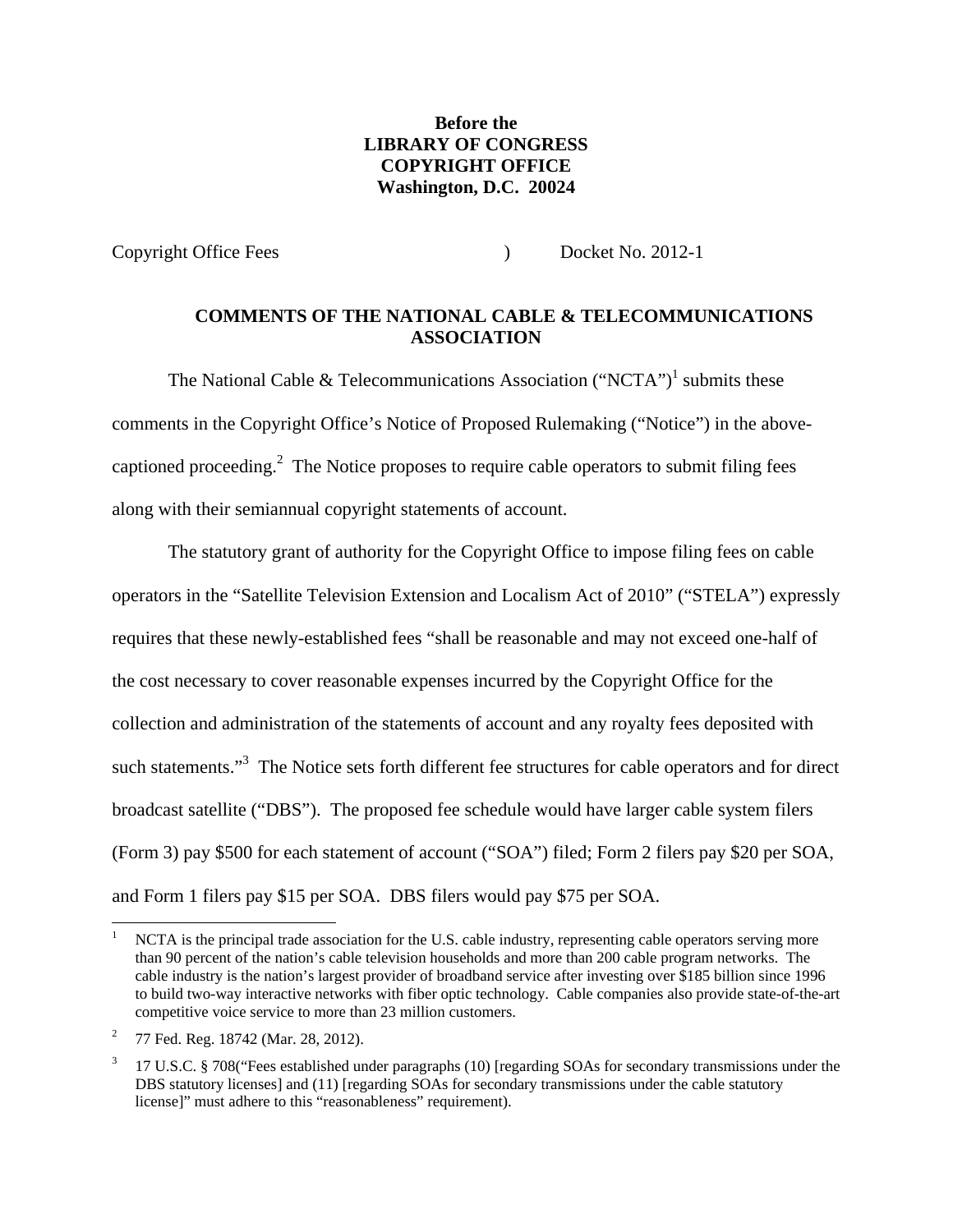The Office estimates that cable operators, who currently make royalty payments of around \$213 million per year, would owe an additional \$1.157 million in filing fees; the DBS industry, which pays annual royalty fees of approximately \$95 million, would only incur an additional expense of  $$600.<sup>4</sup>$  In support of this fee schedule, the Office refers to, but does not disclose or describe in any detail, certain "cost studies" performed in order to ascertain the Licensing Division's expenses in administering the cable and satellite compulsory licenses.

As described below, because the underlying cost studies which form the basis of the Office's proposed filing fees have not been publicly released, it is impossible to ascertain whether the Office, as required by STELA, limited its cost analysis to the "reasonable expenses" associated with the review and processing of SOAs. However, some of the information the Office has released suggests that the cable filing fee is based on costs incurred by the Licensing Division for engaging in tasks that go beyond what is reasonably necessary to administer the license and reflects expenses incurred in the past that are unlikely to recur in the future. Furthermore, the stark difference between the large fees imposed on cable filers and the <u>de</u> minimis fees that would apply to DBS in and of itself raises significant doubts as to whether the proposed schedule of fees meets the statutory "reasonableness" standard.

#### **DISCUSSION**

## **A. The Notice and Supplemental Information Published by the Office Fail to Demonstrate that the Proposed Cable Fee Schedule is Based on "Reasonable Expenses"**

In calculating the bases of the new fees to be assessed on cable operators and DBS providers pursuant to Section 106 of STELA, the Notice alludes to "cost studies" that have not

<sup>4</sup> http://www.copyright.gov/docs/newfees/fees\_stela.html.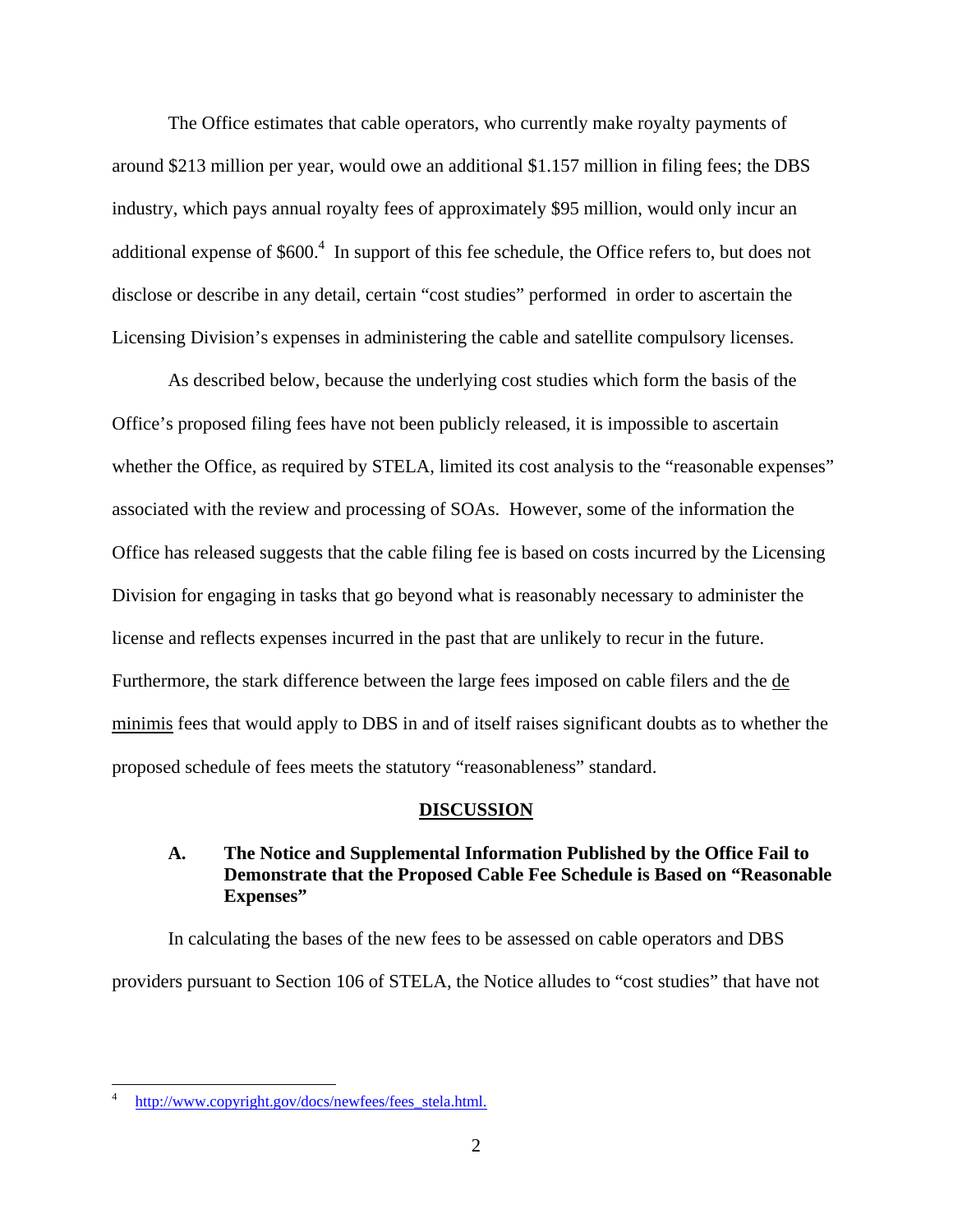been made available for public review.<sup>5</sup> The only specific information in the Notice regarding the cost study on which the cable filing fee is based is the statement, with no additional detail, that the Office "took into account the reengineering efforts of the Licensing Division (the purpose of which is to develop an online filing system) and the equities associated with apportioning costs fairly among the licensees."<sup>6</sup>

After NCTA verbally requested that the Office make those studies available for public review, the Office posted on its website a short statement containing "Additional Information on the New Filing Fees Authorized Under [STELA]" but did not publish or otherwise disclose the studies themselves. In this supplemental statement, the Office explained that it used "an activity based cost methodology to calculate the full cost of each activity for which a fee is set."<sup>7</sup> It described generally how the cost study included "the time the Examining Section of the Licensing Division spends reviewing statements, the time spent by the Fiscal Section staff for fee intake, the time spent by the Information Section staff processing statements and answering questions related to filings, and current costs associated with the reengineering of the Licensing Division."<sup>8</sup>

The Office's supplemental statement provides no breakdown of any expenses associated with any of the particular tasks studied. Rather, it merely states, in conclusory fashion, that these studies formed the basis for the Office's estimate that the total annual cost to process statements

<sup>5</sup> *Notice*, 77 Fed. Reg. at 18745 ("Proposed fees are based either on a separate cost study related to the budget and expenditures of the Licensing Division or, in the case where the Licensing Division offers services that parallel other services in the Copyright Office, fees are based on the cost study covering the Copyright Office services.").

<sup>6</sup> *Id.*

<sup>7</sup> http://www.copyright.gov/docs/newfees/fees\_stela.html. Unlike in this proceeding, it appears that in requesting comment on fee schedules in other proceedings, the Office has made the underlying studies publicly available. *See* http://www.copyright.gov/newsnet/2008/355.html (publishing cost study).

<sup>8</sup> *Id*.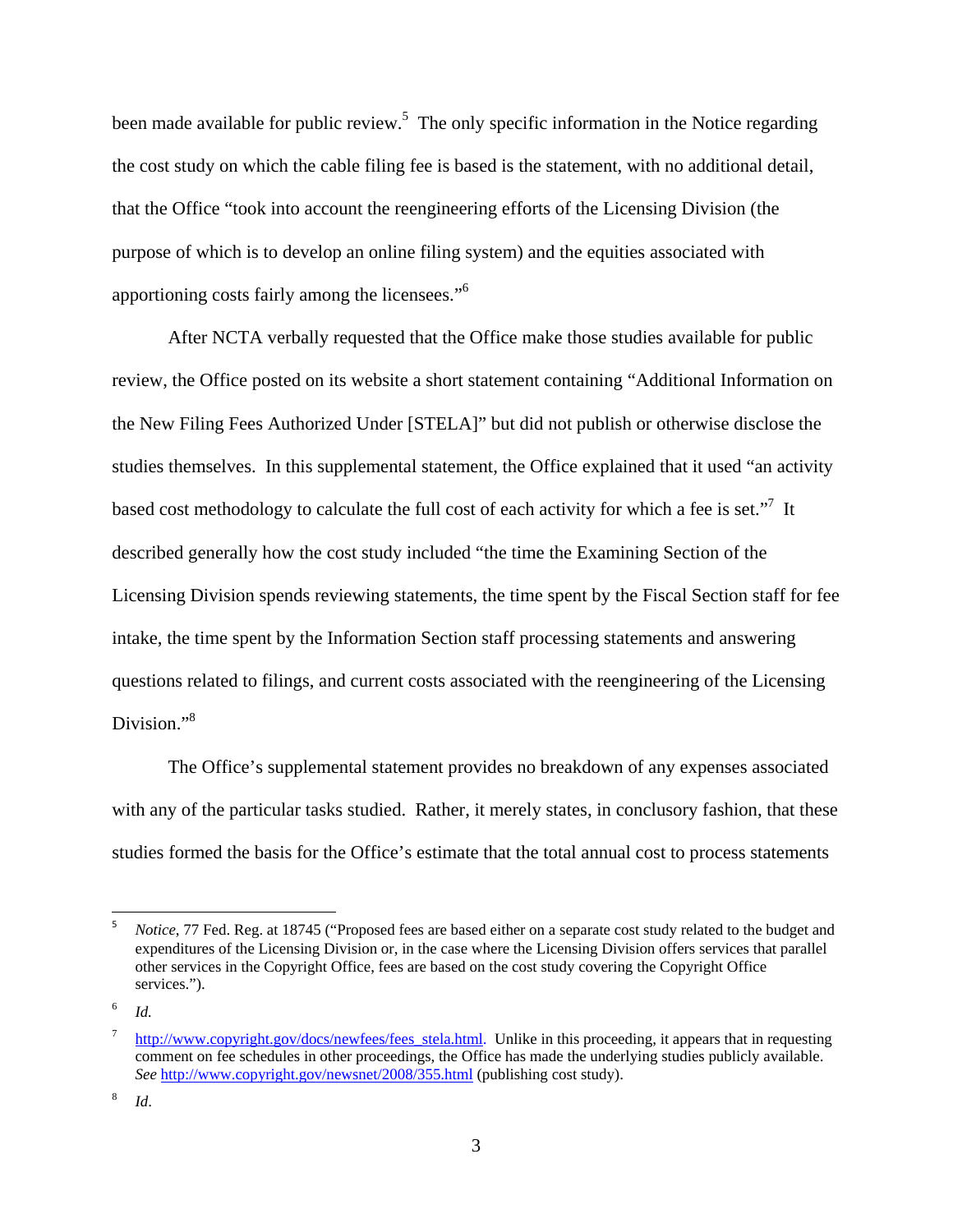of account and administer the associated royalties was \$2.414 million for cable, and \$1,256 for DBS. We continue to believe that the Office should provide commenters an opportunity to review the cost studies that form the basis of its proposed fee schedule prior to finalizing any such fees. But even in the absence of review of that particular data, there is substantial evidence that the fees proposed to be assessed on cable filers exceed the statutory boundaries imposed by Congress.

 First, some of the expenses the Office suggests were taken into account in formulating the proposed cable fees appear to be based on a review process that strays beyond the relatively limited role for the Licensing Division envisioned in the Office's rules. For example, the Notice cites as part of the justification for the proposed cable Form 3 fee the examiners' consideration of such matters as the "classification of community groups and television stations."<sup>9</sup> But that level of review is nowhere found in the regulations and raises significant doubt as to the "reasonableness" of including such expenses in the study that formed the basis for the proposed fee.

Specifically, Section 201.17 of the Office's rules describes the following sequence of events after an SOA is filed:

Upon receiving a Statement of Account and royalty fee, the Copyright Office will make an official record of the actual date when such Statement and fee were physically received in the Copyright Office. Thereafter, the Office will examine the Statement and fee for obvious errors or omissions appearing on the face of the documents, and will require that any such obvious errors or omissions be corrected before final processing of the documents is completed.

### The regulations further clarify that

completion by the Copyright Office of the final processing of a Statement of Account and royalty fee deposit shall establish only the fact of such completion and the date or dates of receipts shown in the official record. It shall in no case be

 9 *Notice,* 77 Fed. Reg. at 18745.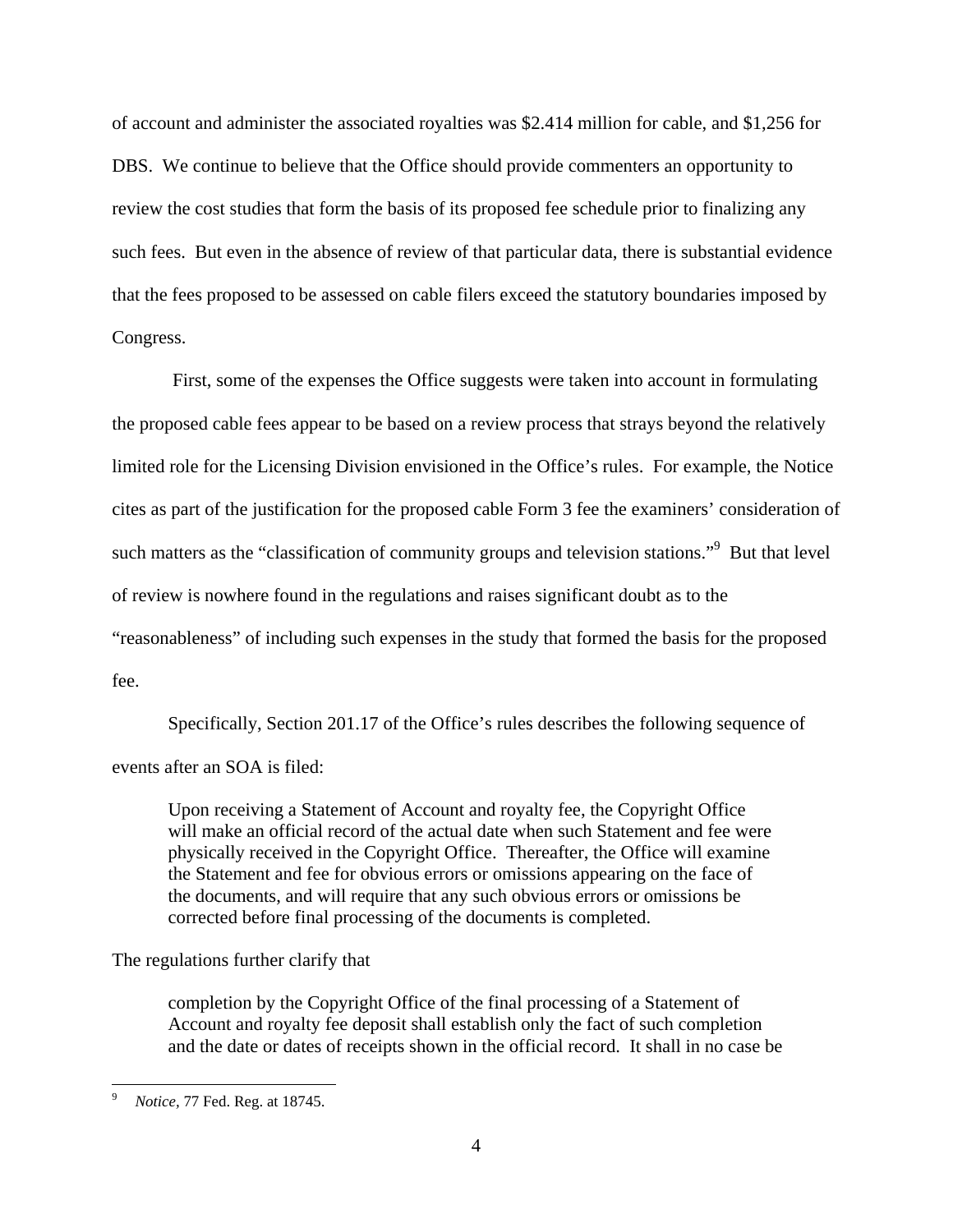considered a determination that the Statement of Account was, in fact, properly prepared and accurate, that the correct amount of the royalty fee had been deposited, that the statutory time limits for filing had been met, or that any other requirements to qualify for a compulsory license have been satisfied.<sup>10</sup>

The Notice has made no attempt to justify the inclusion of any expenses that go beyond the cost of performing the limited review provided for in the Office's rules.

Second, the two base accounting periods that the Office selected to determine the costs of cable SOA reviews are likely not reflective of future accounting periods. The Office studied expenses arising from reviews conducted during the second accounting period of 2010 and the first accounting period of  $2011<sup>11</sup>$  – periods of atypical activity in administration of the cable compulsory license. Broadcasters completed their transition from analog to digital television in the second half of 2009, which may have led to more changes in cable's carriage of broadcast signals during the 2010 filing periods than the relatively stable complement of broadcast signal retransmission that is the norm. Moreover, post-STELA's passage in 2010, additional modifications to cable SOAs were needed to account for new provisions regarding subscriber groups and multicast carriage, among other things.<sup>12</sup> These uncommon changes represented perhaps some of the most significant events affecting cable copyright filings in decades, and are not likely to be repeated any time soon. Instead, it can be expected that much of the basic information contained in a Form 3 SOA will vary little from one accounting period to the next, resulting in a significantly reduced level of Licensing Division scrutiny than the periods studied.

Finally, the Office acknowledges that a portion of the costs on which the cable filing fee is based are attributable to the Licensing Division's "reengineering efforts." Including expenses

 $10$  37 C.F.R. § 201.17(c)(2).

<sup>&</sup>lt;sup>11</sup> http://www.copyright.gov/docs/newfees/fees\_stela.html.

<sup>12</sup> *See, e.g.,* http://www.copyright.gov/fedreg/2010/75fr56868.pdf (interim rules implementing STELA, released September 2010).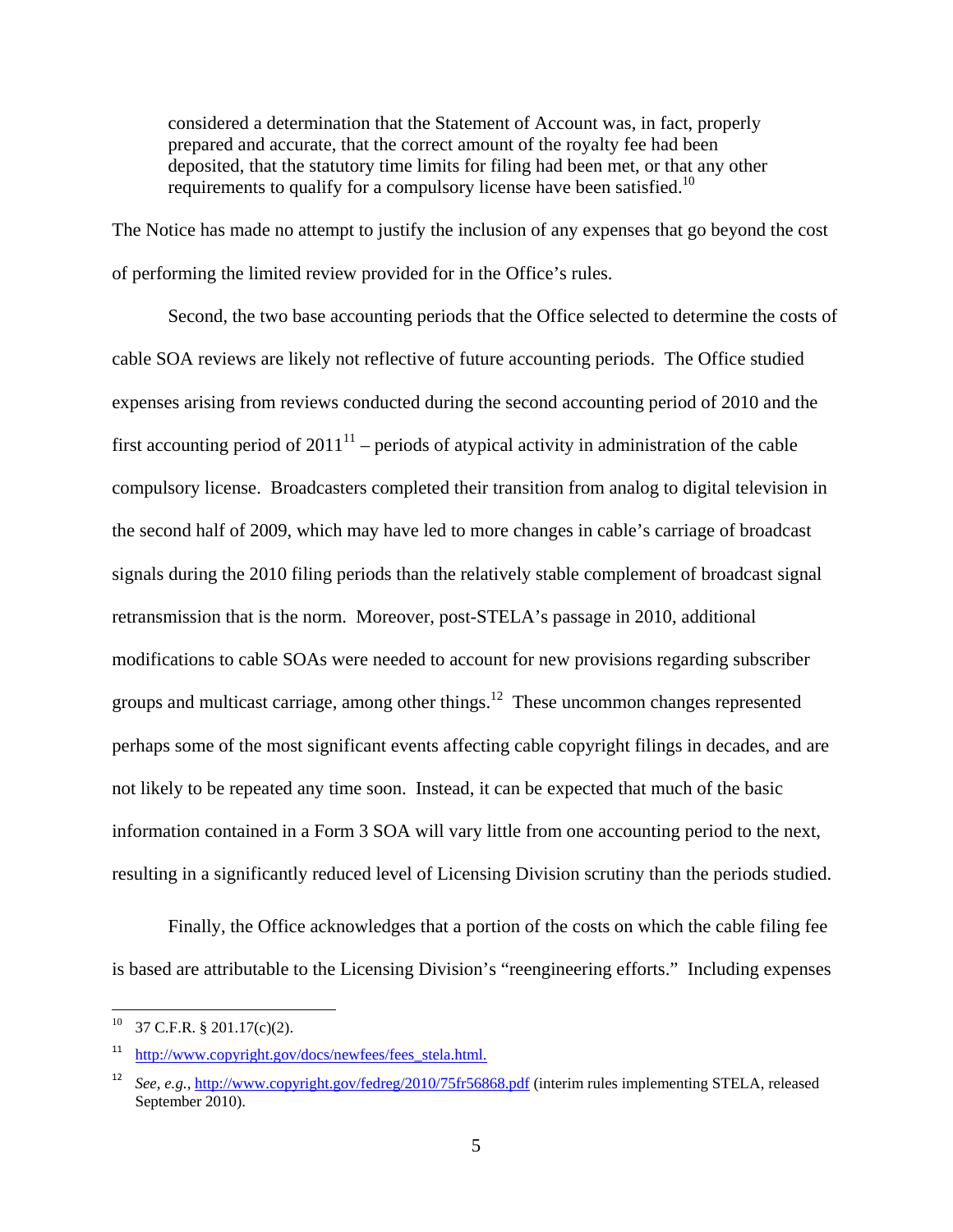for these activities, which are not required by the Office's own rules, is particularly unreasonable given the Office's admission that these are costs that "may decline over time."13 Costs that occurred in the past but that are unlikely to recur in future filing periods should not be included in the filing fee calculation.

 For all these reasons, the Office should not recommend the adoption of the proposed filing fee schedule without giving stakeholders an opportunity to fully review and comment on the cost studies on which those fees are based and without establishing that the costs do not go beyond the level of activity defined by the Office's own rules.

### **B. The Gross Disparity Between Proposed Fee For "Form 3" Cable Systems and the DBS Filing Fee is Itself an Indication that the Form 3 Fee is Not "Reasonable"**

As noted, STELA specifies not only that the filing fees imposed on cable and satellite should only take into account "reasonable expenses" incurred by the Office, but also that the fees themselves must be "reasonable." On its face, the disparity in fees imposed on cable relative to DBS strongly suggests that as to Form 3 cable system filers the proposed fee falls short of that standard.

DirecTV, the second largest multichannel video programming distributor ("MVPD"), has close to 20 million subscribers and more than \$27 million in royalties per accounting period. Dish Network, the third largest MVPD, has 14 million customers and pays more than \$18 million in annually royalties. Under the proposed fee schedules, these two MVPDs each will pay \$150 per year in filing fees. By contrast, the smallest cable Form 3 filer, who pays \$5613 in royalties per accounting period (or \$11,226 annually), will pay \$1000 per year in filing fees – nearly 7 times as much as its much larger DBS competitors. Multiple system operators

 <sup>13</sup> *Notice*, 77 Fed. Reg. at 18745.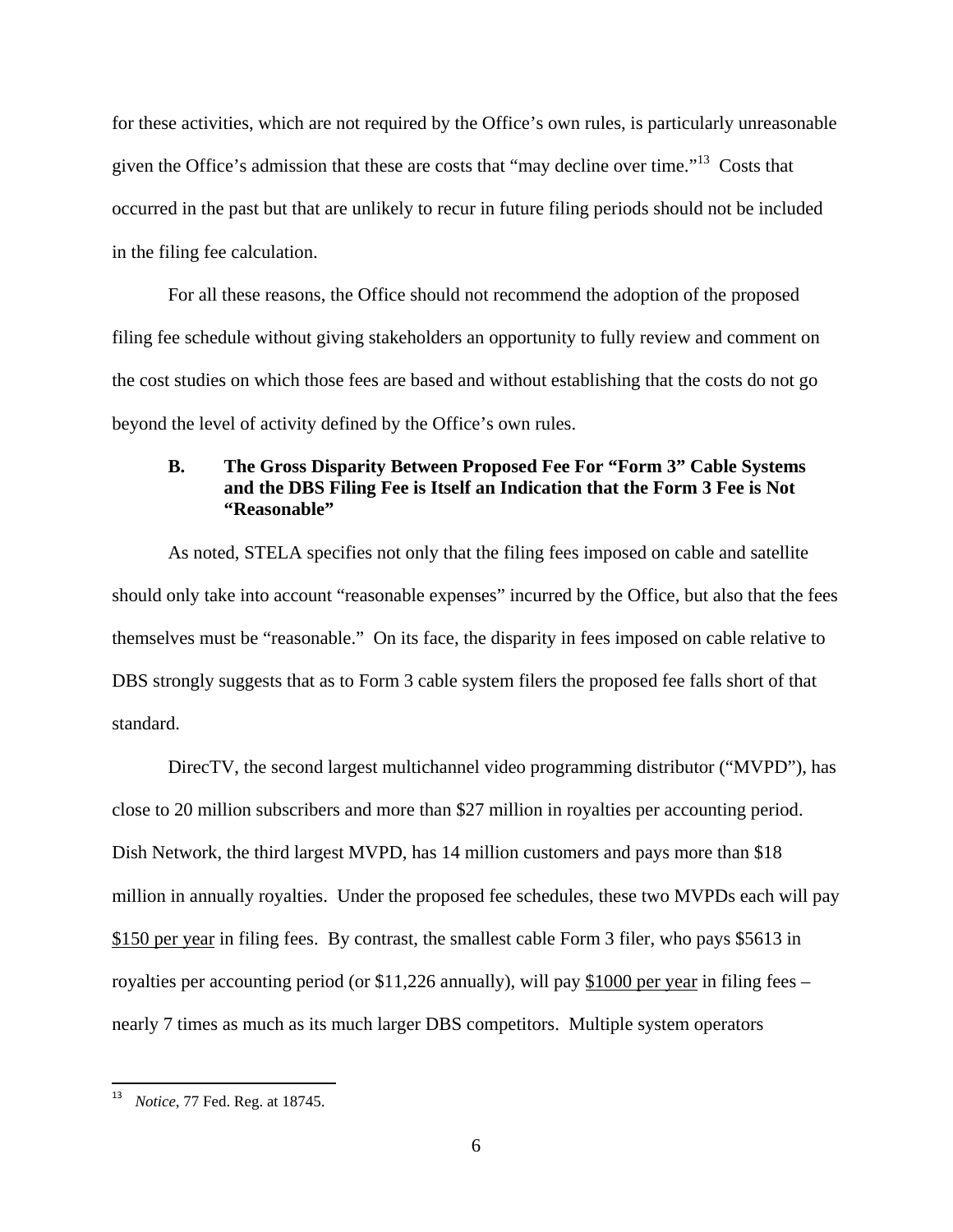("MSOs") – some of whom file dozens and in a few cases even several hundred Form 3 SOAs – are likely to pay an even more disparate amount in filing fees. For example, Time Warner Cable, which has 2 million fewer subscribers than Dish Network and 8 million fewer than DirecTV, would pay \$77,000 annually in filing fees, compared to \$150 annually for the DBS providers. The Notice offers no justification for imposing a fee on a cable operator that is more than 500 times the fee imposed on its DBS competitors who offer comparable service to customers.

To be sure, as the Notice suggests, there are differences between the DBS and cable SOAs. But it is not obvious why the review of a cable SOA, even one with multiple subscriber groups, would take so much longer, and involve such a higher level of expense, than the review of a DBS SOA. DBS SOAs contain a significant amount of information, including a listing of every broadcast television station that is carried by the DBS provider on a distant basis anywhere in the country, including call sign, network affiliation (if any) and community of license. Moreover, the Office's regulations governing review of satellite carriers' SOAs is in all relevant respects identical to the review of cable  $SOAs$ .<sup>14</sup> Yet, as described above, the proposed fee schedule ascribes virtually no costs whatsoever to DBS SOA reviews. This suggests that the Office either is not counting certain costs in calculating the DBS fee or, more likely, is not engaging in the same level of review of DBS forms that it engages in with respect to cable SOAs.

 The significant and unexplained disparity between the proposed cable and DBS filing fees makes the cable fees not reasonable as STELA intended. The Office must adopt a better and more equitable approach to determining filing fees for users of statutory licenses -- one that is

 $14$  37 C.F.R. § 201.11 (c)(2).